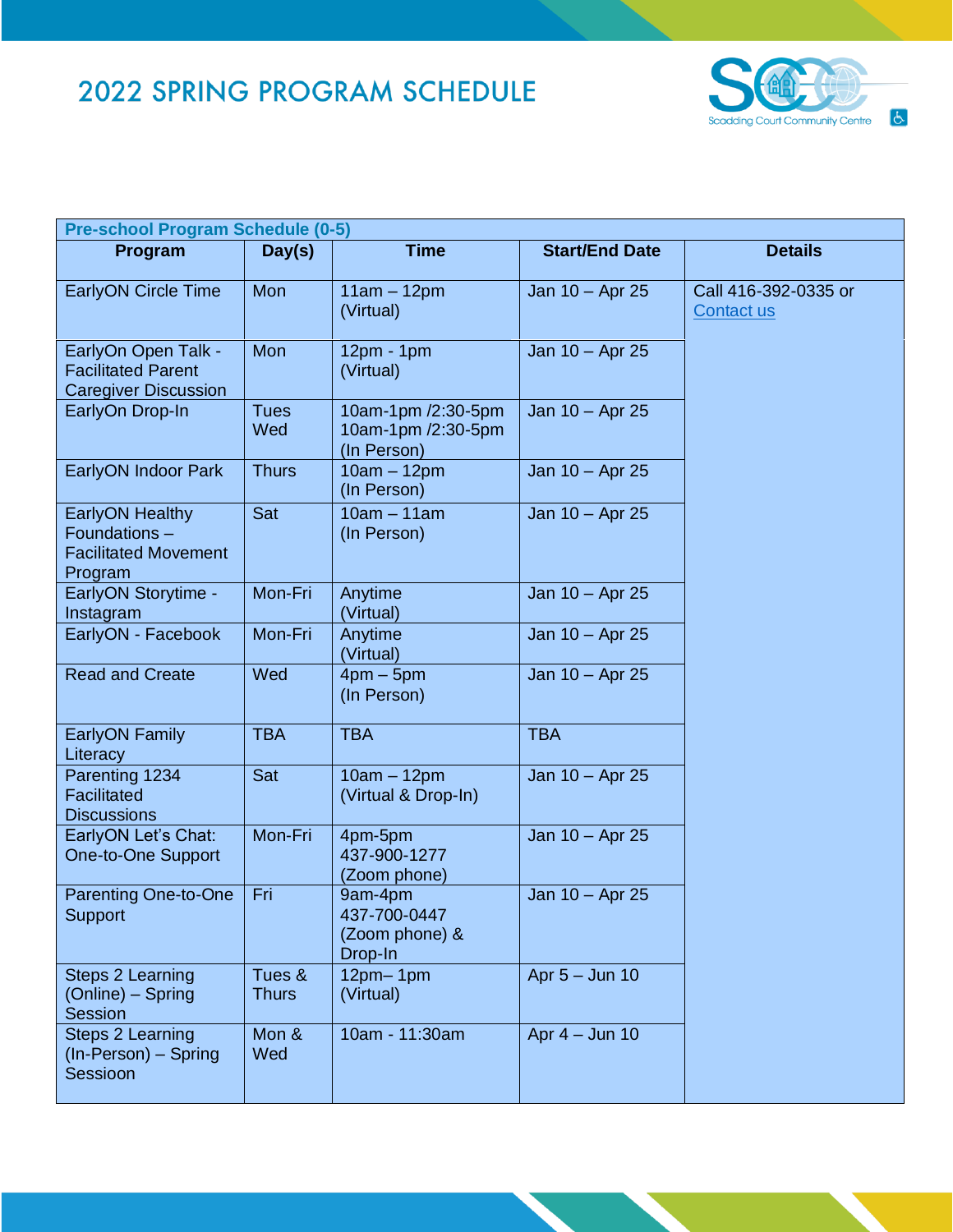

| <b>Children's Program Schedule (5-12)</b>     |        |                |                       |                                           |  |  |  |
|-----------------------------------------------|--------|----------------|-----------------------|-------------------------------------------|--|--|--|
| Program                                       | Day(s) | <b>Time</b>    | <b>Start/End Date</b> | <b>Details</b>                            |  |  |  |
| Afterschool<br><b>Homework Club</b><br>Online | Mon    | $4pm - 5pm$    | April 1 - June 10     | Call 416-392-0335 or<br><b>Contact us</b> |  |  |  |
| Afterschool<br><b>Homework Club</b><br>Online | Mon    | $5pm - 6pm$    | April 1 - June 10     |                                           |  |  |  |
| Afterschool<br><b>Homework Club</b><br>Online | Wed    | $4pm - 5pm$    | April 1 - June 10     |                                           |  |  |  |
| Afterschool<br><b>Homework Club</b><br>Online | Wed    | $5pm - 6pm$    | April 1 - June 10     |                                           |  |  |  |
| Afterschool Arts and<br><b>Crafts Online</b>  | Thurs  | $4pm - 5:30pm$ | April 15 to June 16   |                                           |  |  |  |
| <b>Saturday Mentoring</b><br>Online           | Sat    | 12:30pm - 2pm  | April $3 -$ June 5    |                                           |  |  |  |
| Kids Ball Hockey                              | Sat    | $12pm - 1pm$   | Feb 12 - Jun 18       |                                           |  |  |  |

| Youth Program Schedule (13 – 17) |              |                            |                       |             |                      |  |
|----------------------------------|--------------|----------------------------|-----------------------|-------------|----------------------|--|
| Program                          | Day(s)       | <b>Time</b>                | <b>Start/End Date</b> | <b>Room</b> | <b>Details</b>       |  |
| <b>Youth / Newcomer</b>          | <b>Mon</b>   | $5:30$ pm-                 | Feb $14 -$ Jun 17     | Gym         | Call 416-392-0335 or |  |
| <b>Boxing</b>                    |              | 7pm                        |                       |             | Contact us           |  |
| <b>HeARTworks</b>                | <b>Tues</b>  | 5pm-<br>6:30pm             | Feb $14 - Aug 26$     | Online      |                      |  |
| <b>Youth Basketball</b>          | <b>Tues</b>  | 7pm-9pm                    | Feb $14 -$ Jun 17     | Gym         |                      |  |
| Drop-in                          |              |                            |                       |             |                      |  |
| <b>Homework Tutoring</b>         | Wed &        | 4pm-6pm                    | Feb $14 -$ Jun 17     | Room 4      |                      |  |
|                                  | <b>Thurs</b> |                            |                       |             |                      |  |
| <b>Newcomer Recreation</b>       | Wed          | 5pm-<br>6:30pm             | Feb $14 -$ Jun 17     | Gym         |                      |  |
| <b>Youth Basketball</b>          | <b>Thurs</b> | 7pm-9pm                    | Feb $14 -$ Jun 17     | Gym         |                      |  |
| League                           |              |                            |                       |             |                      |  |
| <b>Kids Boxing</b>               | Fri          | 5pm-6pm                    | Feb $14 -$ Jun 17     | Gym         |                      |  |
| <b>Women's Boxing</b>            | Fri          | 6pm-<br>7:30 <sub>pm</sub> | Feb $14 -$ Jun 17     | Gym         |                      |  |
| <b>Kids Ball Hockey</b>          | Sat          | $12pm-1pm$                 | Feb $14 -$ Jun 17     | Gym         |                      |  |
| Youth / Young Adults             | Sat          | 1pm-3pm                    | Feb $14 -$ Jun 17     | Gym         |                      |  |
| <b>Ball Hockey</b>               |              |                            |                       |             |                      |  |
| <b>Saturday AP</b>               | Sat          | $3:30 - 6$ pm              | Feb $14 -$ Jun 17     | Gym         |                      |  |
| <b>Basketball</b>                |              |                            |                       |             |                      |  |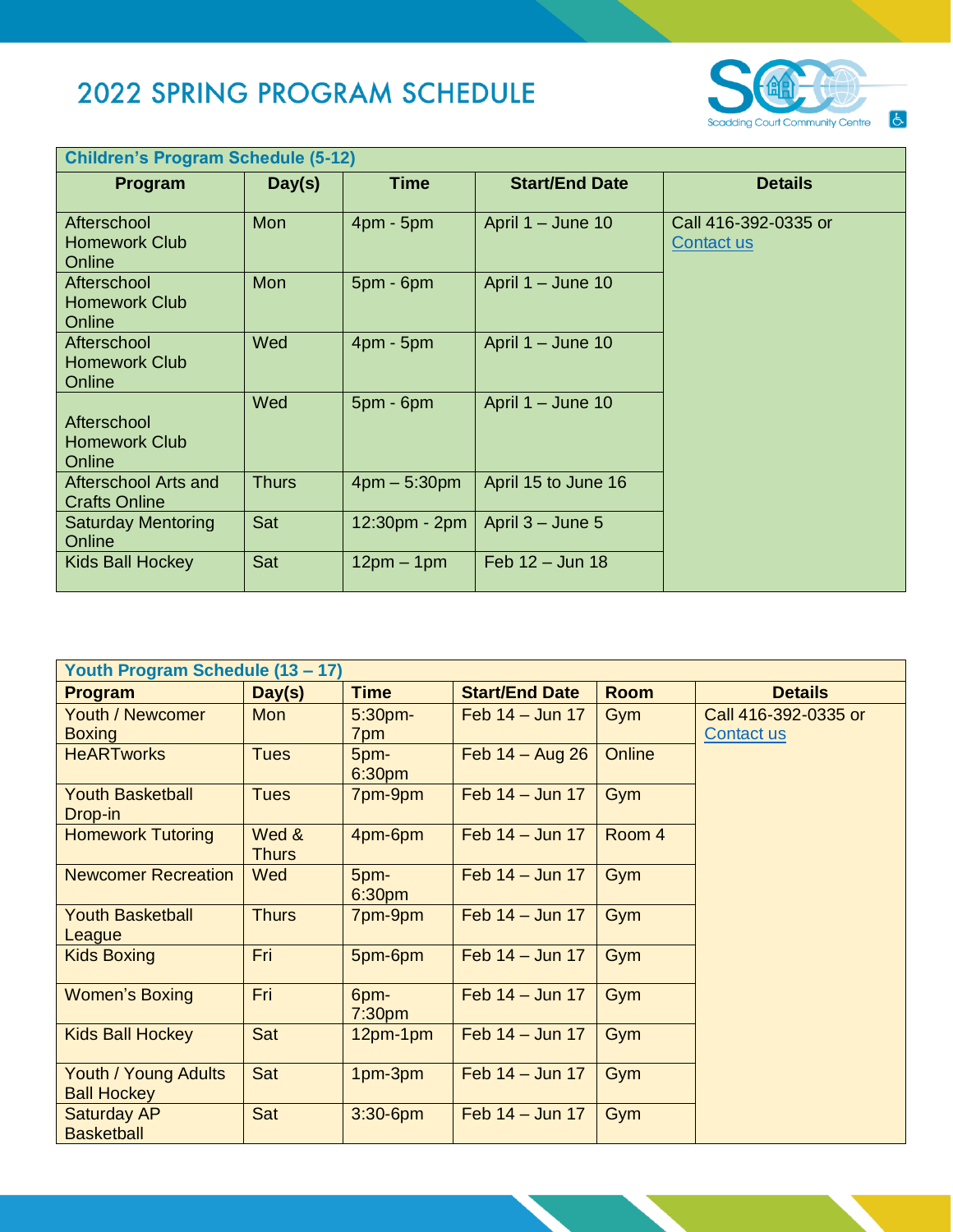

| <b>Adult Program Schedule (18+)</b>               |                        |                      |                                 |                      |                                    |  |
|---------------------------------------------------|------------------------|----------------------|---------------------------------|----------------------|------------------------------------|--|
| Program                                           | Day(s)                 | <b>Time</b>          | <b>Start/End</b><br><b>Date</b> | <b>Room</b>          | <b>Details</b>                     |  |
| Sewing Hub -<br><b>CWF</b><br><b>Appointments</b> | Mon-<br><b>Thurs</b>   | 10am-3pm             | Present - Jun<br>21             | Sewing<br><b>Hub</b> | Call 416-392-0335 or<br>Contact us |  |
| Sewing Hub -<br>Online Zoom<br><b>Class</b>       | Tues &<br><b>Thurs</b> | 4pm-6pm              |                                 |                      |                                    |  |
| Sewing Hub -<br><b>Repair Clinics</b>             | Wed                    | $3:30$ pm-<br>5:30pm |                                 |                      |                                    |  |
| Sewing Hub -<br>Stitch Lab (Admin<br>Day)         | Fri                    | 10am-3pm             |                                 |                      |                                    |  |
| <b>Youth Sewing</b><br><b>Classes</b>             | Fri                    | 4pm-6pm              |                                 |                      |                                    |  |

| Adult People Living With Disabilities Program Schedule (18+) |                 |             |                                 |                           |                                    |  |  |
|--------------------------------------------------------------|-----------------|-------------|---------------------------------|---------------------------|------------------------------------|--|--|
| Program                                                      | Day(s)          | <b>Time</b> | <b>Start/End</b><br><b>Date</b> | <b>Room</b>               | <b>Details</b>                     |  |  |
| Swim & Social                                                | Tues &<br>Thurs | $6pm - 8pm$ | April 1 – June<br>10            | Pool &<br>Rm <sub>1</sub> | Call 416-392-0335 or<br>Contact us |  |  |
| <b>Flavours of Diversity</b>                                 | Wed             | 12pm-3pm    | April 1 – June<br>10            | Kitchen                   |                                    |  |  |
| Drama Interact                                               | Sat             | $10am-12pm$ | April 1 - June<br>10            | Rm <sub>2</sub>           |                                    |  |  |

| <b>Online Senior Program Schedule</b>               |              |             |                       |                                    |  |  |
|-----------------------------------------------------|--------------|-------------|-----------------------|------------------------------------|--|--|
| Program                                             | Day(s)       | <b>Time</b> | <b>Start/End Date</b> | <b>Details</b>                     |  |  |
| <b>Art Social</b><br>(Mandarin Speaking)            | Tues         | $11am-1pm$  | April 6 - June 27     | Call 416-392-0335 or<br>Contact us |  |  |
| <b>Health and Wellness</b><br>(Mandarin Speaking)   | <b>Thurs</b> | 11am-1pm    | April 8 - June 24     |                                    |  |  |
| Music Appreciation<br>Social (Mandarin<br>Speaking) | Fri          | $11am-1pm$  | April 9 - June 25     |                                    |  |  |
| <b>Seniors Line Dance</b><br><b>Fitness</b>         | Mon          | $11am-1pm$  | April 11- Jun 27      |                                    |  |  |
| <b>Seniors Wellness</b><br>(Spanish Speaking)       |              |             | March $22 -$ June 27  | <b>Full/Private</b>                |  |  |